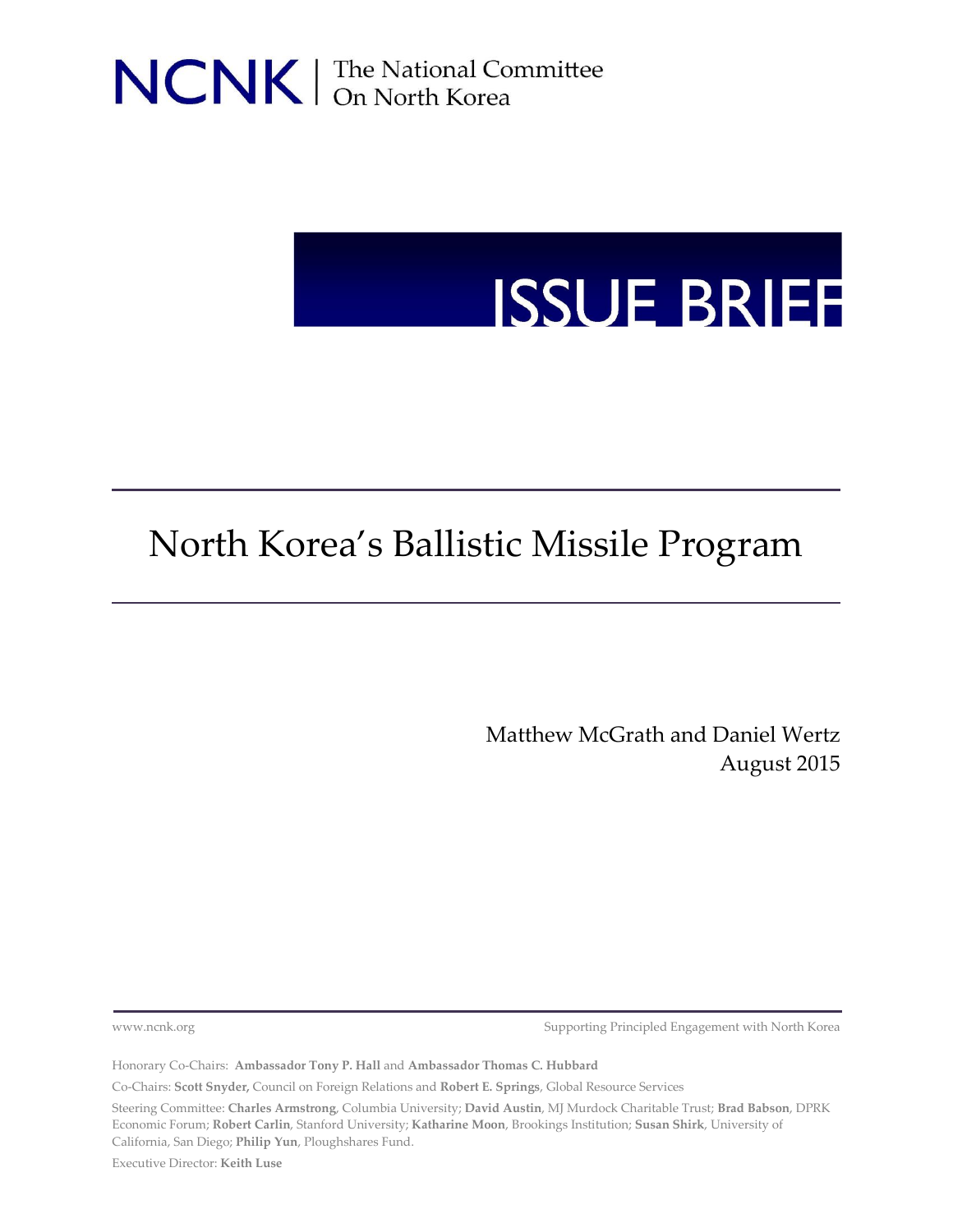### **Introduction**

The United States and its East Asian allies consider North Korea's development and proliferation of ballistic missiles to be a major security threat and source of regional instability. Since Kim Jong Un assumed power, North Korea has demonstrated a renewed focus in advancing these capabilities. The DPRK has deployed an estimated 700 short-range ballistic missiles (SRBMs) capable of striking most of South Korea, 200 Nodong medium-range ballistic missiles (MRBMs) that threaten Japan, and up to 100 Musudan intermediate-range ballistic missiles (IRBMs). <sup>1</sup> Pyongyang has also developed two intercontinental ballistic missiles (ICBMs): the Taepodong-2, tests of which have triggered strong international reaction, and the roadmobile KN-08 missile, which has not been flight-tested.<sup>2</sup> However, the extent to which these ICBMs are currently deployed or operational remains difficult to determine.

Much of the open source information about North Korea's missile program – including its capabilities, historical development, and underlying strategic doctrine – remains inconclusive. One key question is the reliability and accuracy of the missiles North Korea has deployed, because the DPRK has not rigorously tested some of its missiles to the same extent that most countries with ballistic missile programs have.<sup>3</sup> Another question is the scope and nature of foreign involvement in North Korea's development of ballistic missile capabilities and the extent of North Korean missile proliferation to foreign countries. Finally, the two most crucial unanswered questions from the U.S. perspective are whether North Korea has the technical capacity to miniaturize a nuclear warhead to fit on its missiles, and whether Pyongyang is able to deploy an ICBM that could successfully strike the continental United States.

The U.S. and the international community have responded to developments in North Korea's missile program through sanctions, direct negotiations, and interdictions of its missile exports. While these efforts may have constrained the growth of North Korea's missile program, they have not prevented the DPRK from gradually improving and expanding its ballistic missile capabilities. In recent years, there appears to have been renewed emphasis on developing these capabilities: North Korea engaged in extensive short-range missile test exercises throughout 2014, unveiled a developing submarine-launched ballistic missile (SLBM) capability in May 2015, and has promised "a variety of satellites and long-range rockets which will be launched by the DPRK one after another" in the future.<sup>4</sup>

# **The Early Development of North Korea's Missile Program**

According to most open source literature, North Korea received its first ballistic missile system, the Soviet Scud-B, from Egypt sometime in the late 1970s or early 1980s.<sup>5</sup> By the mid-1980s, North Korea successfully reverse-engineered the Scud-B to serve as the basis for indigenously producing its own Hwasong-5, which it also exported. By the end of the decade, North Korea also began producing the longer-range Hwasong-6 missile  $-$  a variant of the Scud-C  $-$  and in 1990 first tested the Nodong, a medium-range ballistic missile based on Scud technology.<sup>6</sup> The Nodong is believed to be the basis for Iran's Shahab-3 missile and Pakistan's Ghauri missile,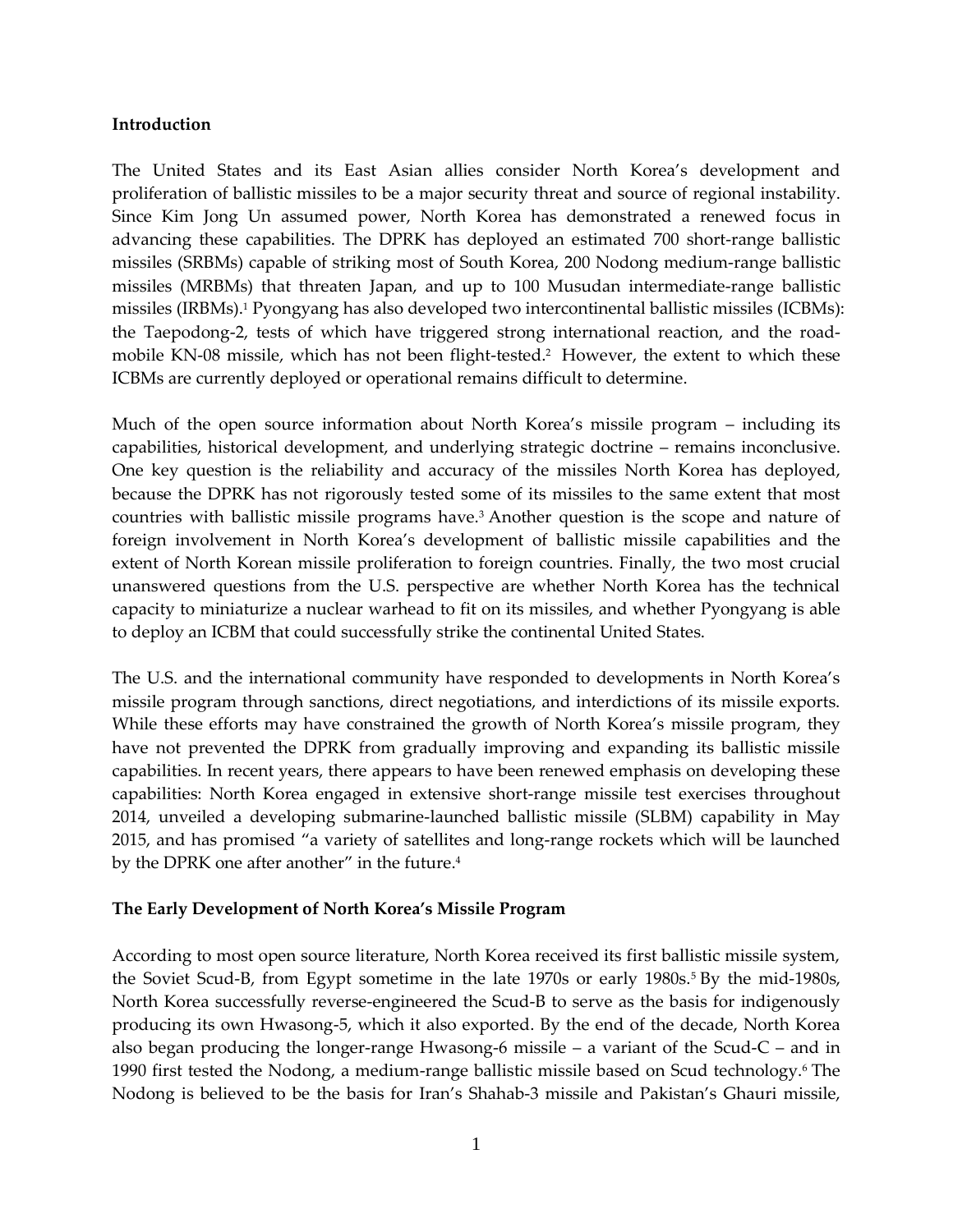with Iran assisting in its development and Pakistan purchasing the missile in the early 1990s.<sup>7</sup> Other parties, such as Soviet/Russian scientists (possibly without the approval of their government), may have assisted with the development of the Nodong, which would explain its relatively short development period. <sup>8</sup> Additionally, North Korea may have begun the development of its longer-range Taepodong -1 and -2 missiles during this period. It is believed that the initial design work for these multi-stage missiles could have begun in the late 1980s or early 1990s; Western analysts first identified them in 1994.9

Not party to any international agreements or organizations aimed at restricting the spread of ballistic missiles, such as the Missile Technology Control Regime, North Korea rose to prominence in the global arms market in conjunction with its development of missile technology during the 1980s. In addition to collaborating with Egypt in reverse-engineering the Scud-B, North Korea began selling missile technology to Iran – then in the midst of its "war of the cities" with Iraq – after 1985. According to one analyst, North Korea hit the peak of its foreign missile sales in the late 1980s and early 90s, primarily exporting to countries in the Middle East.<sup>10</sup> Numerous factors, including a drop in foreign demand, increasing indigenous missile-production capabilities among former buyers, and international pressure on recipient countries, may have contributed to a subsequent decline in North Korea's missile sales abroad. However, even as the breadth of missile sales narrowed during this period, the degree of technical collaboration with countries including Iran, Syria, and Pakistan increased.<sup>11</sup> Many analysts believe that North Korean missile collaboration with Iran has been robust, but the current level of cooperation remains difficult to assess in the open source realm.<sup>12</sup>

# **U.S.-DPRK Missile Negotiations in the Agreed Framework Period**

Until Pyongyang's launch of a long-range missile in 1998, U.S. concern over North Korea's missile program was far outweighed by concern over its nuclear program. In 1992, Israel began talks with North Korea discussing the prospect of large-scale Israeli investment and technical assistance in exchange for North Korea ending its missile exports to the Middle East, but these negotiations ended inconclusively amidst U.S. opposition.<sup>13</sup> During the negotiations that led to the Agreed Framework, the U.S. warned North Korea that continued sale of missiles to Iran could undermine the possibility of improving U.S.-DPRK relations, but the final agreement did not directly mention ballistic missiles. Bilateral U.S.-DPRK missile negotiations that began in April 1996 collapsed the following year without making progress.<sup>14</sup>

In August 1998, North Korea launched a Taepodong-1 missile modified to be a space launch vehicle (SLV), its first test of a multi-stage missile. Although unsuccessful, the launch evoked international criticism, beginning a pattern that would continue with similar launches in 2009 and 2012. The stated purpose of these launches was to put a small satellite, the Kwangmyongsong, into orbit. However, this explanation was viewed by much of the international community as a veil for testing a long-range ballistic missile.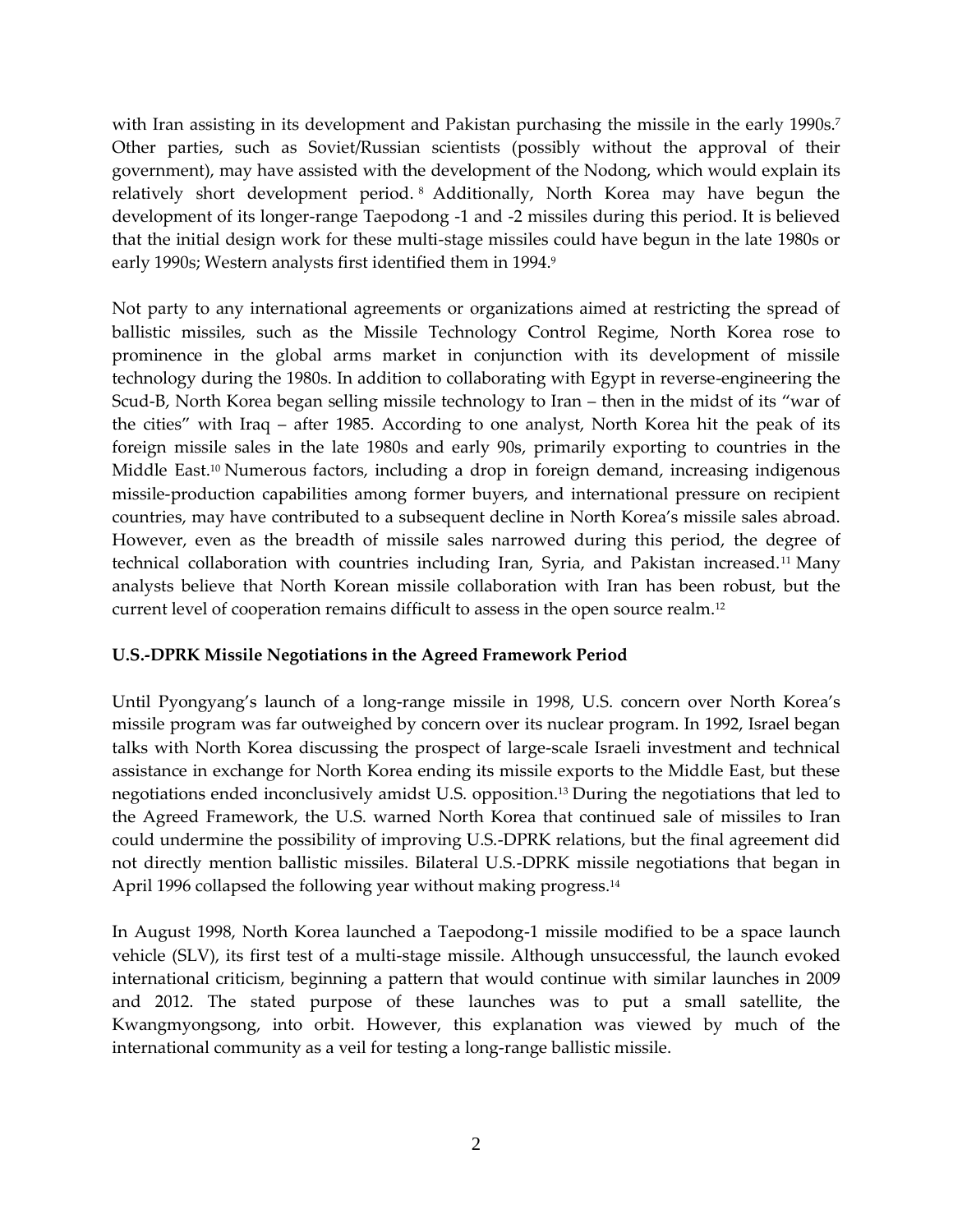Several months afterwards, the U.S. resumed talks with North Korea regarding its missile program. Although the initial rounds of talks did not produce an outline for a comprehensive settlement, by September 1999 the DPRK agreed to a moratorium on long-range ballistic missile testing – but not foreign missile sales – so long as diplomatic talks continued.<sup>15</sup> The United States responded by relaxing some economic sanctions. Amid progress on missile negotiations and other issues in the waning days of the Clinton administration, Vice Marshal Jo Myong Rok visited the U.S. in October 2000, followed by a reciprocal visit by U.S. Secretary of State Madeleine Albright to Pyongyang.

The outline of the deal under consideration would have frozen the DPRK's development, production, testing, and deployment of missiles with a range over 500 km; halt North Korea's missile exports in exchange for "in-kind" compensation; provide North Korea with a few launches of civilian satellites annually; and take steps to improve U.S.-DPRK diplomatic relations. However, several key issues remained unresolved in these negotiations, including the extension of the freeze to include North Korea's Scud-type Hwasong missiles, the elimination of existing missiles, and verification and monitoring procedures. A contemplated visit from President Clinton to Pyongyang to finalize the agreement during the final months of his presidency did not move forward due to a lack of progress on these issues.<sup>16</sup>

The incoming Bush administration, skeptical of the Agreed Framework and the verifiability of a missile agreement, delayed the resumption of missile talks with the DPRK while it initiated a comprehensive policy review.<sup>17</sup> In response the North Korean government warned that it would be difficult for it to maintain the unilateral testing moratorium "indefinitely."<sup>18</sup> However, after Japanese Prime Minister Junichiro Koizumi's 2002 visit to Pyongyang, North Korea agreed to keep the moratorium in place, but continued to export missiles during this period.<sup>19</sup> A 2002 shipment of North Korean Scuds to Yemen – which was interdicted by the Spanish navy, but allowed to proceed due to the lack of international treaties governing the missile trade – prompted the creation of the Proliferation Security Initiative, a multilateral cooperative project aimed at interdicting the transfer of WMD.<sup>20</sup>

# **Additional Tests and International Sanctions**

In March 2005, a month after withdrawing from the Six Party Talks and declaring its production of nuclear weapons, North Korea announced that it had ended its moratorium on missile testing. <sup>21</sup> On July 5, 2006, the DPRK tested an array of ballistic missiles, including a long-range Taepodong-2. However, the missile failed after about 40 seconds of flight. Unlike other longrange missile tests, Pyongyang did not claim that this was an attempt to put a satellite into orbit. Ten days later, the UN Security Council adopted Resolution 1695, demanding that member states prohibit the procurement to or from the DPRK of "missile and missile-related items, materials, goods and technology." It also prohibited the transfer of "financial resources in relation to the DPRK's missile or WMD programmes."<sup>22</sup>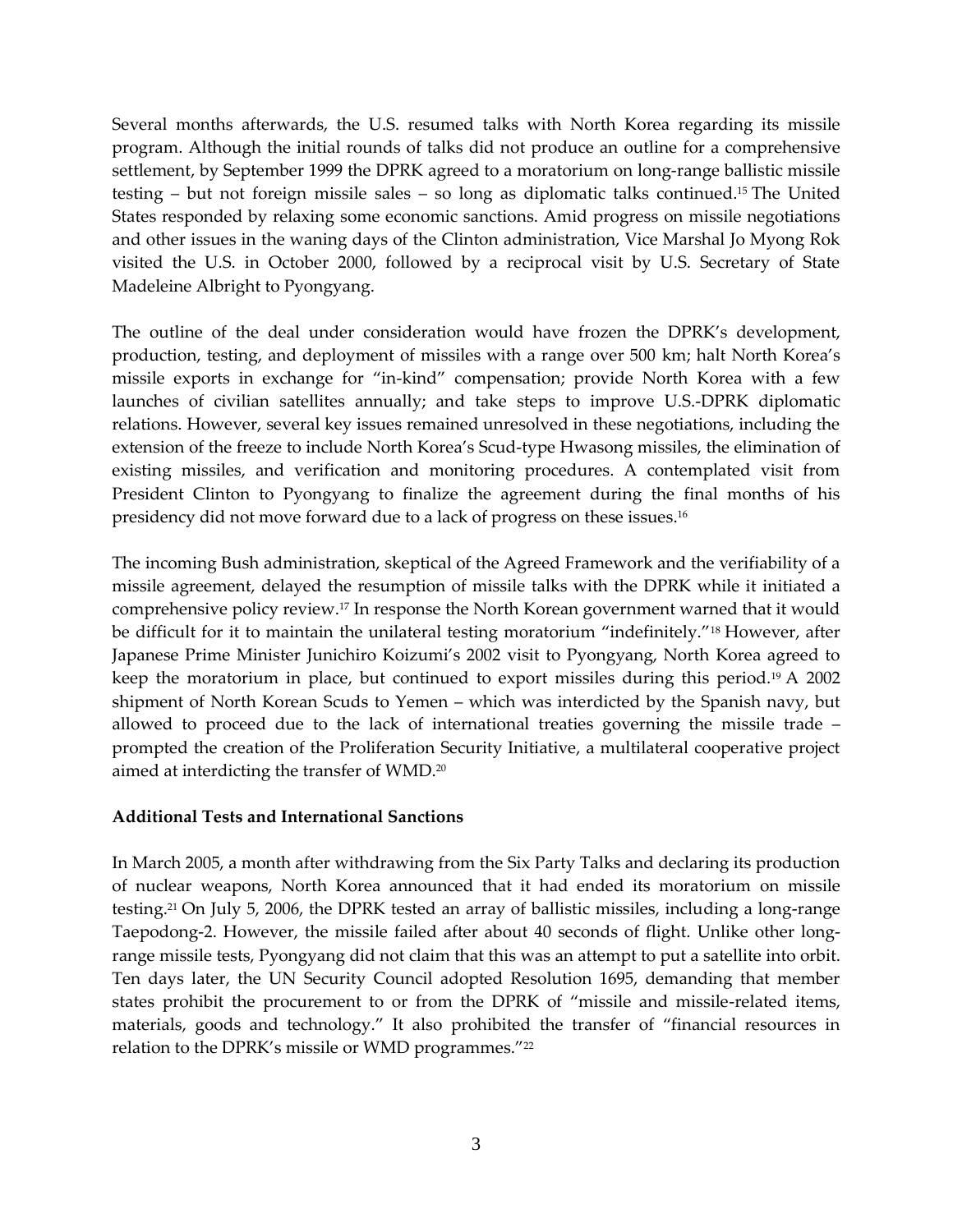After the DPRK tested a nuclear device in October 2006, the UN adopted UNSCR 1718, which "Demands that the DPRK not conduct any further nuclear test or launch of a ballistic missile. . . suspend all activities related to its ballistic missile programme and in this context re-establish its pre-existing commitments to a moratorium on missile launching. . . [and] abandon all other existing weapons of mass destruction and ballistic missile programme in a complete, verifiable and irreversible manner."<sup>23</sup> The resolution also introduced an array of sanctions intended to compel North Korea to return to the Six Party Talks and come into compliance with its denuclearization obligations.

On April 5, 2009, following the collapse of the Six Party Talks, the DPRK's Korean Central News Agency issued a statement saying that an Unha-2 space launch vehicle had been used to place a communications satellite into orbit. Western analysts identified the launch vehicle as a modified Taepodong-2, but doubted the reported success of the launch. <sup>24</sup> While the DPRK maintained that the launch was "a legitimate right of a sovereign state… to use space for peaceful purposes," the UN Security Council issued a Presidential Statement condemning it, calling it a "contravention" of UNSCR 1718 (2006) and applied additional sanctions. After North Korea conducted a second nuclear test the following month, the UN Security Council adopted Resolution 1874, which reiterated the call for North Korea to abandon its nuclear and missile programs, tightened sanctions, and called for states to interdict vessels believed to be involved in the transfer of prohibited goods.

On February 29, 2012, the United States and North Korea issued separate statements indicating that Pyongyang would freeze uranium enrichment and cease nuclear and missile testing, and in exchange Washington would provide North Korea with 240,000 tons of nutritional assistance. However, within two weeks of the agreement's announcement, North Korea announced plans to launch a satellite to commemorate the 100<sup>th</sup> birthday of Kim Il Sung.<sup>25</sup> Pyongyang claimed "the launch of the working satellite is an issue fundamentally different from that of a longrange missile" and did not violate the agreement, but Washington disagreed. <sup>26</sup> The subsequent launch rendered the "Leap Day Agreement" moot and the UN Security Council responded by issuing a Presidential Statement condemning it and sanctioning three additional North Korean entities. North Korea acknowledged that the launch was unsuccessful, and in response to the Presidential Statement said "many more satellites of the DPRK will be launched into space."<sup>27</sup>

In December 2012, North Korea launched a second Unha-3 rocket from the same facility, this time successfully placing a satellite into orbit.<sup>28</sup> A multinational team of experts that examined salvaged parts of the Unha-3's first stage concluded that most of its components were made in North Korea.<sup>29</sup> The December launch renewed U.S. fears that North Korea would achieve an ICBM capability, with some analysts arguing that it represented a significant step forward in North Korea's ability to threaten the continental U.S. <sup>30</sup> Others noted that North Korea still needed to surpass significant technical hurdles before it could be considered to have a plausible nuclear ICBM capability. These analysts pointed to the need for the DPRK to miniaturize a nuclear warhead, develop a re-entry vehicle and accurate guidance system for its long-range missiles, and improve the reliability of these systems through more frequent testing.<sup>31</sup>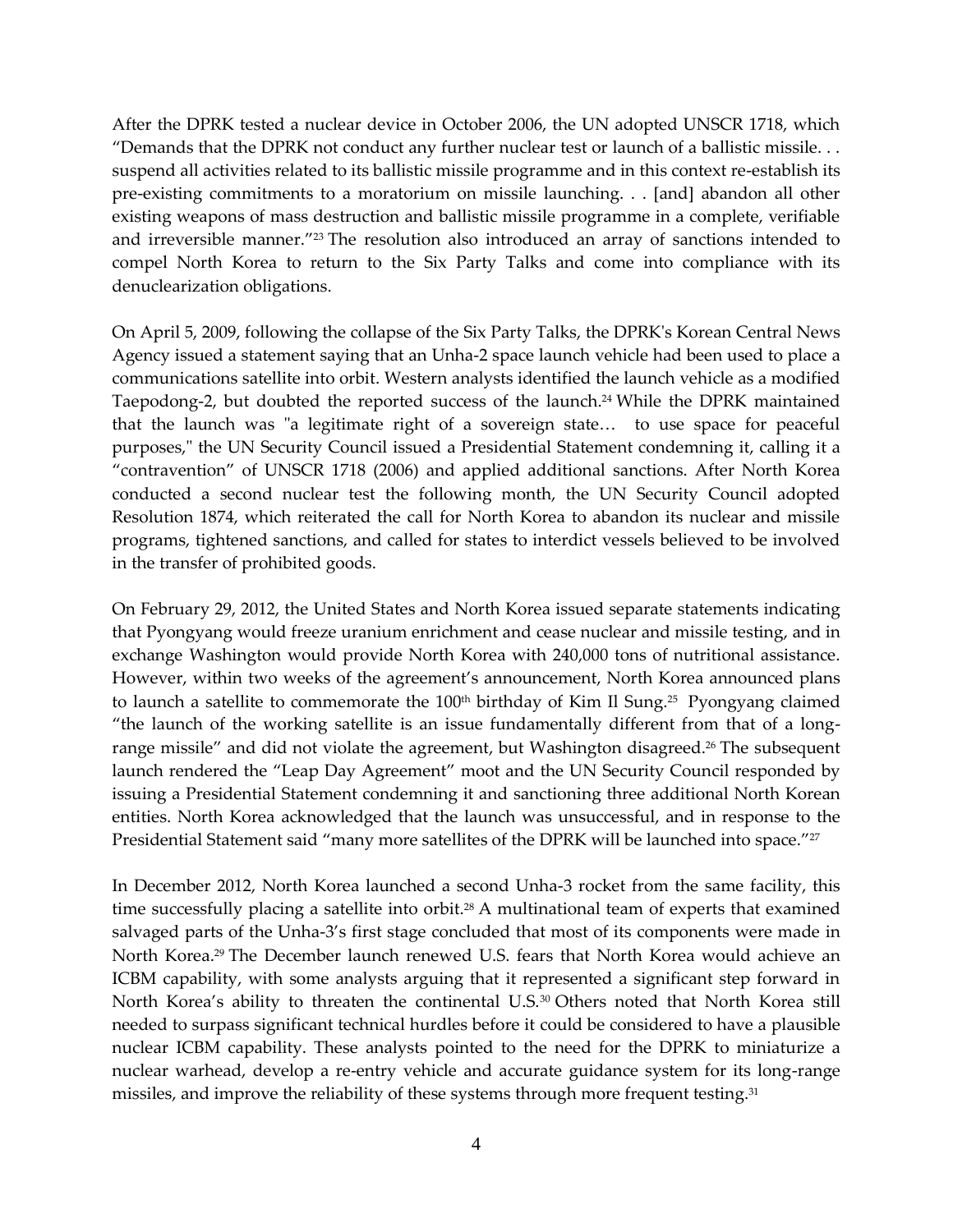After the UN Security Council adopted a resolution condemning the launch and sanctioning additional entities, North Korea's National Defense Commission issued a statement pledging "a variety of satellites and long-range rockets which will be launched by the DPRK one after another and a nuclear test of higher level which will be carried out."<sup>32</sup> In February 2013, North Korea followed through on the latter part of this statement by conducting its third nuclear test. In turn, the UN Security Council adopted Resolution 2094, which expanded the scope of sanctions particularly in the financial sector. Following the test, some experts argued that North Korea could have miniaturized a nuclear weapon to mount atop a medium-range Nodong missile. However, this point remains disputed. 33

Although North Korea has not launched a long-range missile or rocket since December 2012, it has continued to develop new capabilities and improve upon existing ones. 2014 was a particularly active year in terms of North Korean missile testing, with Pyongyang launching a variety of short- and medium-range missiles on 19 different occasions. <sup>34</sup> Pyongyang tested several new technologies within this timeframe, such as an extended-range KN-02 solid-fueled missile and an anti-ship cruise missile. In early 2015, North Korea also tested its first submarinelaunched ballistic missile system in another demonstration of the regime's desire to expand its missile armaments.

# **New Technologies and Continuing Development**

Pyongyang's pursuit of ever-advancing missile technologies continues to raise concerns in the region. North Korea appears to have ambitious plans for developing new long-range missiles and has also begun deploying new cruise missiles, short-range tactical missiles, and unmanned aerial vehicles (UAVs).

In addition to the Taepodong-2, North Korea is developing several long-range missiles that could threaten the United States or its bases in the Pacific. Specific details regarding the capabilities and origins of the DPRK's intermediate-range Musudan remain unclear, but the system has been publicly displayed on two occasions despite having not been flight-tested. 35 Even less is known about the KN-08, a road-mobile ICBM that was first displayed at a military parade in April 2012. While a full-scale test flight of this system has not taken place, satellite imagery suggests that its engine has been repeatedly tested on the ground. Analysts conclude that the missile likely incorporates components of the Musudan and Taepodong-2 missile systems, and could have a range of 7,000 to 9,500 kilometers carrying a 500-700 ton warhead.<sup>36</sup>

Additionally, there is evidence to suggest the DPRK may be developing a multi-stage missile or SLV, the Unha-9, which would be considerably larger than the Taepodong-2. Although a complete Unha-9 rocket system has not been tested, a mockup of the booster was featured in the celebratory marches following the December 2012 Unha-3 launch. Additionally, North Korea's Sohae and Tonghae missile sites have both been upgraded to accommodate rockets significantly larger than the Unha-3.<sup>37</sup> The Unha 9 is expected to boast a longer range and larger payload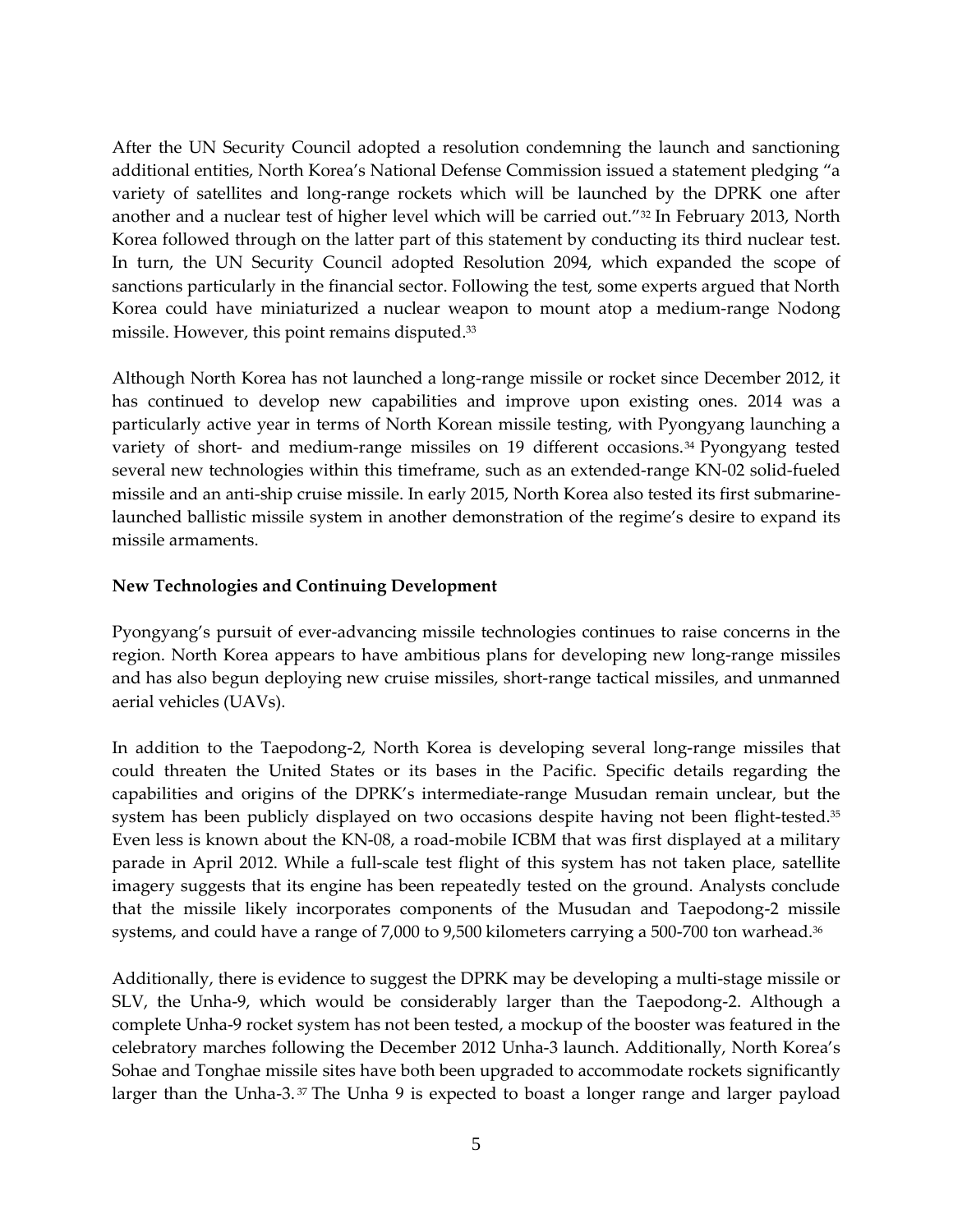capacity than the Unha-3. Analysts have also noted that due to the booster's larger size, the Unha-9 would be significantly less mobile than the Unha-3, which raises the question whether attempting to transfer related technology to a strategic ballistic missile system would be worthwhile. 38

On March 9, 2015, North Korea announced the successful "underwater test-fire of Korean-style powerful strategic submarine ballistic missile," publishing numerous pictures and video of the new KN-11 flying out of the ocean. <sup>39</sup> However, careful analysis of the images released by the Korean Central News Agency and related satellite imagery cast doubts on some of Pyongyang's claims. Despite North Korea's claim to have launched a solid-fueled system, the SLBM tested appeared to employ a liquid-fueled engine<sup> $40$ </sup> and despite claims that it was launched from a submarine, the SLBM may have been launched from a submersible barge.<sup>41</sup> Additionally, the launch appeared to be only a test of the missile's ejection system and not a full test-flight.<sup>42</sup> However, analysts suggest the launch still represented a significant technical step forward and that a full flight test could take place in the near future.<sup>43</sup>

In addition to its development of strategic missiles, North Korea has in recent years put greater effort into modernizing its tactical and cruise missiles. One of the more conclusive advancements in this area has been the development of the KN-09 anti-ship cruise missile, which is believed to be based on the Russian Kh-35. <sup>44</sup> North Korea appeared to first test this system in 2014. In the following year, KCNA released images of the missile being launched from the decks of newly introduced catamaran surface-effect-ships. 45

In 2014, three North Korean UAVs crashed in South Korea, which upon inspection resembled the SKY-09 UAV models produced by a Chinese company.<sup>46</sup> These drones did not pose an immediate threat to South Korean lives – they were only outfitted to take photographs – and were very small with an average wingspan of less than 10 feet. <sup>47</sup> However, some analysts have suggested that North Korea's UAVs could pose a security challenge because their small size could allow them to penetrate South Korea's air defenses, which are designed to counter more traditional threats.<sup>48</sup> North Korea has also displayed larger UAVs in military parades, and indicated that they are intended for attack operations as well as reconnaissance.<sup>49</sup>

Some analysts suggest that North Korea is now following a broader trend in which the militaries of weaker states in Asia pursue capabilities that enable them to blunt the force projection of more powerful states. The North's growing interest in fielding a variety of missile types, such as anti-ship missiles and extended-range KN-02 tactical missiles, has been interpreted as a manifestation of this trend, which stresses the strategic importance of antiaccess operation and offers an affordable means to block or erode localized U.S.-ROK alliance force projection. <sup>50</sup> It has also been suggested that North Korea's military leaders may now be placing greater emphasis on tactical deployment of their nuclear and missile technologies as their perception of these systems' political and strategic utility has developed.<sup>51</sup>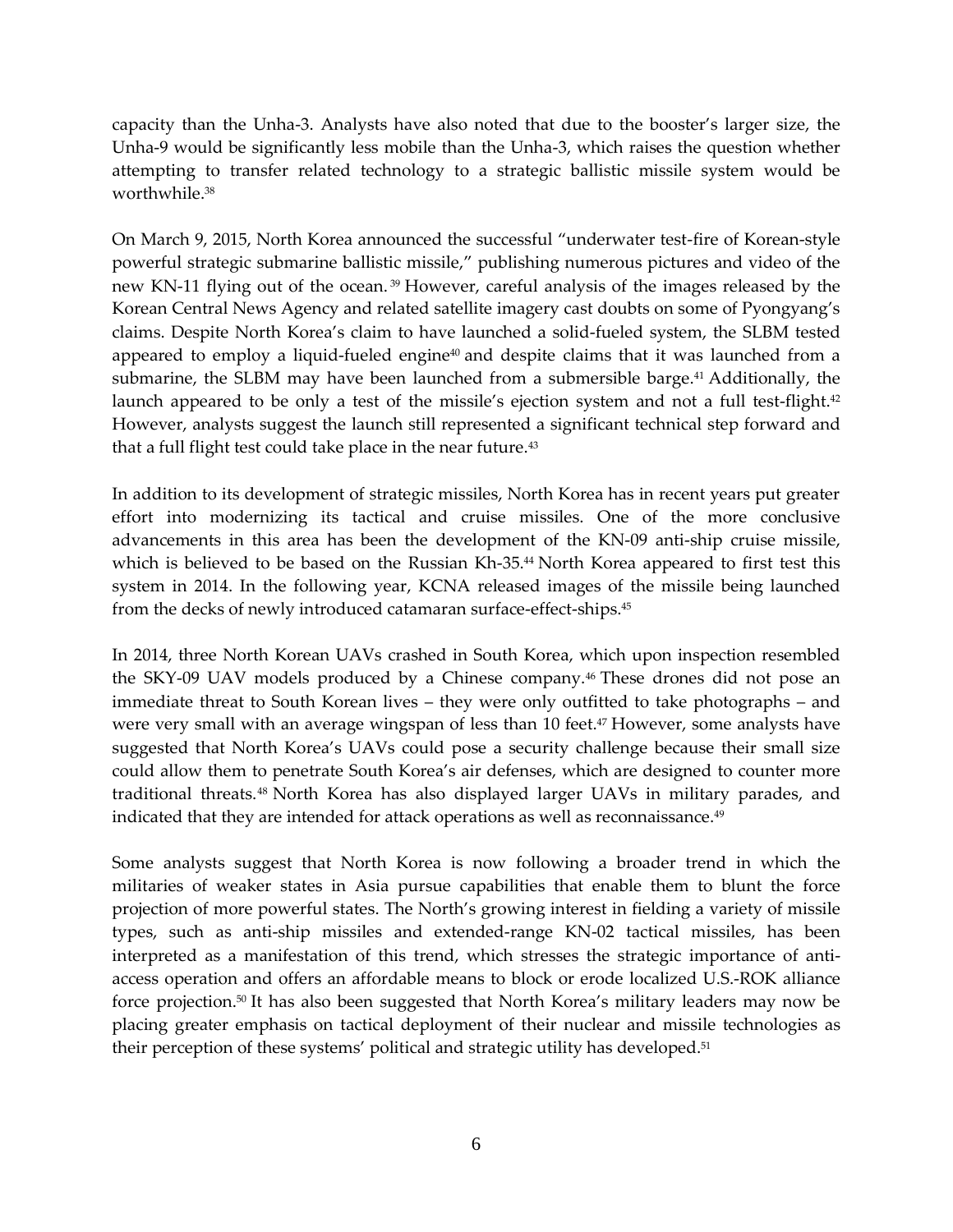#### **Profiles of Key North Korean Missiles**

**KN-02 & KN-02 ER** *(Tested, possibly deployed)* The KN-02 is a tactical short-range ballistic missile (SRBM) with an estimated range of 100 to 120 km, which enables it to reach Seoul or military targets relatively close to the inter- Korean border.<sup>52</sup> The solid-fueled

KN-02 is a mobile, accurate, truck-mounted missile capable of carrying a variety of warheads, possibly including submunitions and chemical warheads. (Mounting a nuclear warhead on this missile is believed to be beyond North Korea's current capabilities.) The missile is believed to be the most accurate in North Korea's arsenal and has been frequently tested.<sup>53</sup> In 2015, North Korea conducted several extended-range KN-02, or KN-02 ER, rocket tests.<sup>54</sup> According to one source, these upgraded rockets have an estimated range of 170 km and about one hundred are believed to be in service.<sup>55</sup> The KN-02 ERs have been described by KCNA as "ultra-precision high-performance" rockets of "Korean style."<sup>56</sup>

#### **KN-09** (*tested, possibly deployed*)

In early 2015, North Korea first announced a test of its new KN-09 antiship cruise missiles. Despite KCNA reports that the new missile system was an indigenous creation, analysis revealed that it closely resembled a Russian Kh-35 anti-ship cruise missile.<sup>57</sup> The original Russian model entered service in 1983 and had a maximum range of 130km with a 145 kg warhead and could travel at 300 m/s.<sup>58</sup> South Korea's Ministry of National Defense reported that the KN-09 test in February 2015 flew about 200 km, but that figure lacks an estimate on the size of the warhead used. Analysts suspect that North Korea could have modified



the original Kh-35 designs to improve it, as they have done with other missile systems. Although ships equipped with advanced Aegis missile defense systems may be able to successfully defend against this missile, it may pose a significant threat to older South Korean naval ships.<sup>59</sup>

## **Hwasong (Scud) Missiles** *(Tested, deployed,*

*exported)*

The Hwasong -5 and -6, North Korean variants of Soviet Scud –B and –C ballistic missiles, are road-mobile, liquid-fueled SRBMs, and are believed to top the list of

North Korea's missile exports.<sup>60</sup> Experts estimate that North Korea has deployed over 600 Hwasong missiles. The Hwasong-5 has an estimated range of about 300 km when carrying a payload of approximately 1,000 kg, while the Hwasong-6 can carry a smaller (700-750 kg) warhead to a range of 500-600 km – potentially putting the entire southern half of the Korean peninsula at risk. <sup>61</sup> The missiles are capable of carrying high explosives, submunitions, or



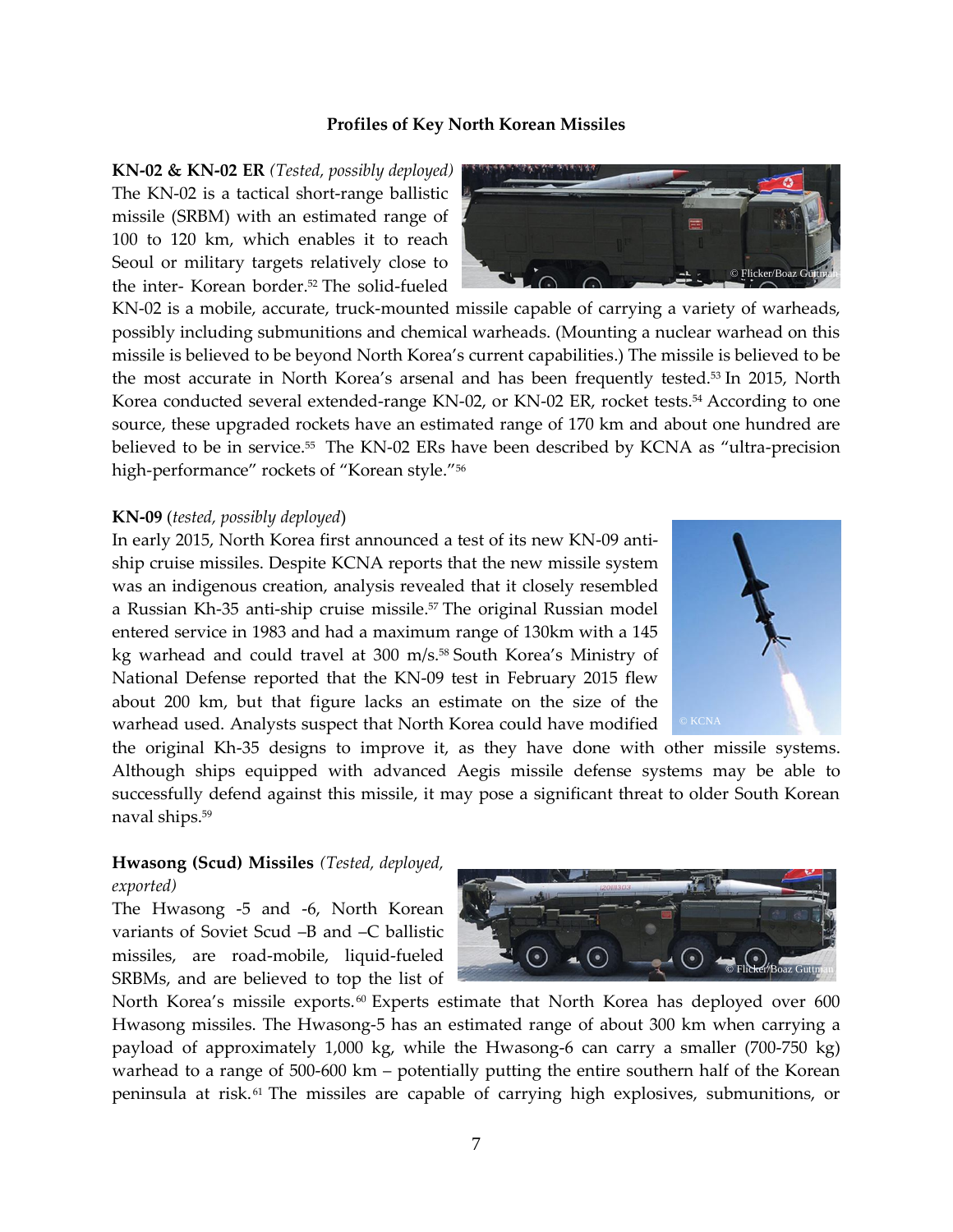chemical warheads, although they are hampered by poor accuracy. It is possible, though unlikely, that North Korea could mount miniaturized nuclear warheads on its Hwasong missiles.<sup>62</sup>

#### **Nodong** *(Tested, deployed, exported)*

The Nodong is a single-stage liquid-fueled medium-range ballistic missile (MRBM) with a range of 1,000-1,600 km, which could make Japan a potential target. <sup>63</sup>



Because of the missile's poor accuracy, if armed with conventional warheads it would likely be used to target population centers rather than military targets.<sup>64</sup> The Nodong has been tested on several occasions and North Korea is estimated to have deployed approximately 200 of them.<sup>65</sup> Either the Nodong's components or the entire system has been exported and Iran's Shahab-3 and Pakistan's Ghauri-II missiles are believed to be based on its design.<sup>66</sup> Some analysts believe that North Korea's third nuclear test in February 2013 may have demonstrated its ability to miniaturize a nuclear weapon to fit atop a Nodong missile or that North Korea is nearing such a capability.<sup>67</sup> In addition, several Nodongs tested in November 2014 were reportedly fired at a higher launch angle, which would enable them to better evade missile defense systems in South Korea. 68

# **Musudan** *(Not tested, possibly deployed, possibly exported*)

The Musudan is a single-stage liquid-fueled intermediate-range ballistic missile (IRBM) with an estimated range of between 2,500 and 4,000 km, believed by some experts to be based on the Soviet SS-N-6 SLBM. Its range makes it potentially



capable of striking some U.S. military bases in the Pacific, although some analysts doubt that it could reach Guam from Korea. <sup>69</sup> While North Korea has not flight-tested the system, it may have conducted static tests of the missile's engine.<sup>70</sup> North Korea publicly displayed the Musudan during military parades in 2007 and 2010, and there have been several reports of the missiles being deployed, although these missiles may have been mock-ups.<sup>71</sup> In April 2013, two Musudan missiles were reportedly transferred to North Korea's east coast in apparent preparation for a test, but were subsequently removed from the test site without being launched.<sup>72</sup> There are also unconfirmed reports that allege North Korea sold Iran several Musudan missile kits and that Iran may have tested the Musudan for the North Koreans. Similarities between Iran's Safir missile and the Musudan have led some analysts to suggest both were derived from the Soviet SS-N-6, but a definitive link between the two systems remains difficult to determine in the open source realm. 73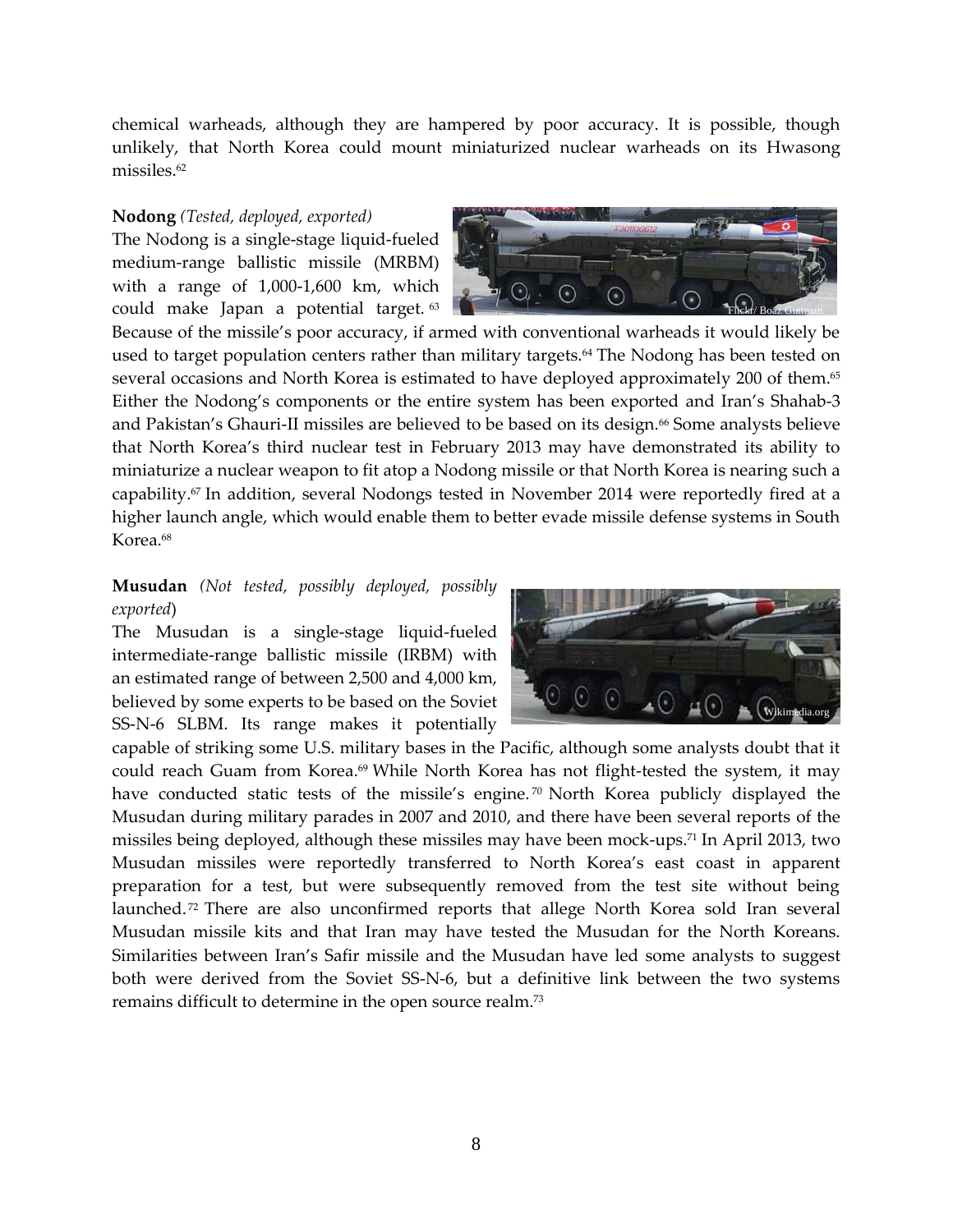**KN-11** (a.k.a. Bukgeukseong-1, Polaris-1*) (partially tested, probably not deployed*)

North Korea first tested components of its submarine-launched ballistic missile, the KN-11, in June 2015. The dimensions of the KN-11 are similar to those of the R-27 or SS-N-6 sea-launched ballistic missiles developed by the Soviet Union in the 1960s. However, it is not certain whether the KN-11 is based on the R-27, because KN-11's precise dimensions are unknown and it lacks some of the visual characteristics that distinguish R-27s from other systems. If the KN-11 were fitted with a Nodong engine it would only have an estimated maximum range of

1600 km, while the original Russian R-27 had a maximum range of 2400 km when configured to deliver a 650 kg warhead. Before the KN-11 could become operational, North Korean would likely need to refine its ejection system, test its accuracy and reliability, and ensure the system is seaworthy.<sup>74</sup> It is unclear which submarine North Korea might use to deploy an SLBM system.

# **Taepodong-1** (a.k.a. Paektusan-1) *(Tested, operational status unknown)*

The Taepodong-1 is a two-stage liquid-fueled MRBM that is estimated to have a range of 1,500-2,500 km.<sup>75</sup> The missile was modified to be a space launch vehicle (SLV) and tested in August 1998. During this test, the third stage failed to deploy its satellite payload, although the two initial stages of the launch vehicle are believed to

have worked successfully. Some sources suggest that the DPRK has deployed 10 Taepodong-1 missiles.<sup>76</sup> However, other analysts believe that the Taepodong-1 is "a transitory product for the development of the Taepodong-2."77 Such analysts think it is unlikely that the Taepodong-1 has been deployed at all, since it does not offer significant strategic advantages over the Nodong missile. 78

# **Taepodong-2** (a.k.a. Unha-2, Unha-3, Unha-9) *(Tested)*

The Taepodong-2 is a two- or three-stage liquid-fueled ballistic missile, first tested by North Korea in 2006, and (modified to be an Unha space launch vehicle) further tested in 2009 and twice in 2012. Although estimates of the Taepodong's range vary greatly and are difficult to confirm, it is widely believed to be an intercontinental ballistic missile (ICBM), potentially capable of striking the West Coast of the United States. While the most recent test of the Unha rocket largely succeeded in placing a satellite into orbit, several technical barriers may remain before the Taepodong-2 could be considered a fully-operational ICBM. In particular, North Korea would need to develop a re-entry vehicle capable of returning a warhead from the

atmosphere back to Earth. Overcoming these challenges and increasing the operational reliability of the missile would require more flight tests. Additionally, the complex and timeconsuming logistics of transporting this missile to a fixed launch site, erecting it, and fueling it





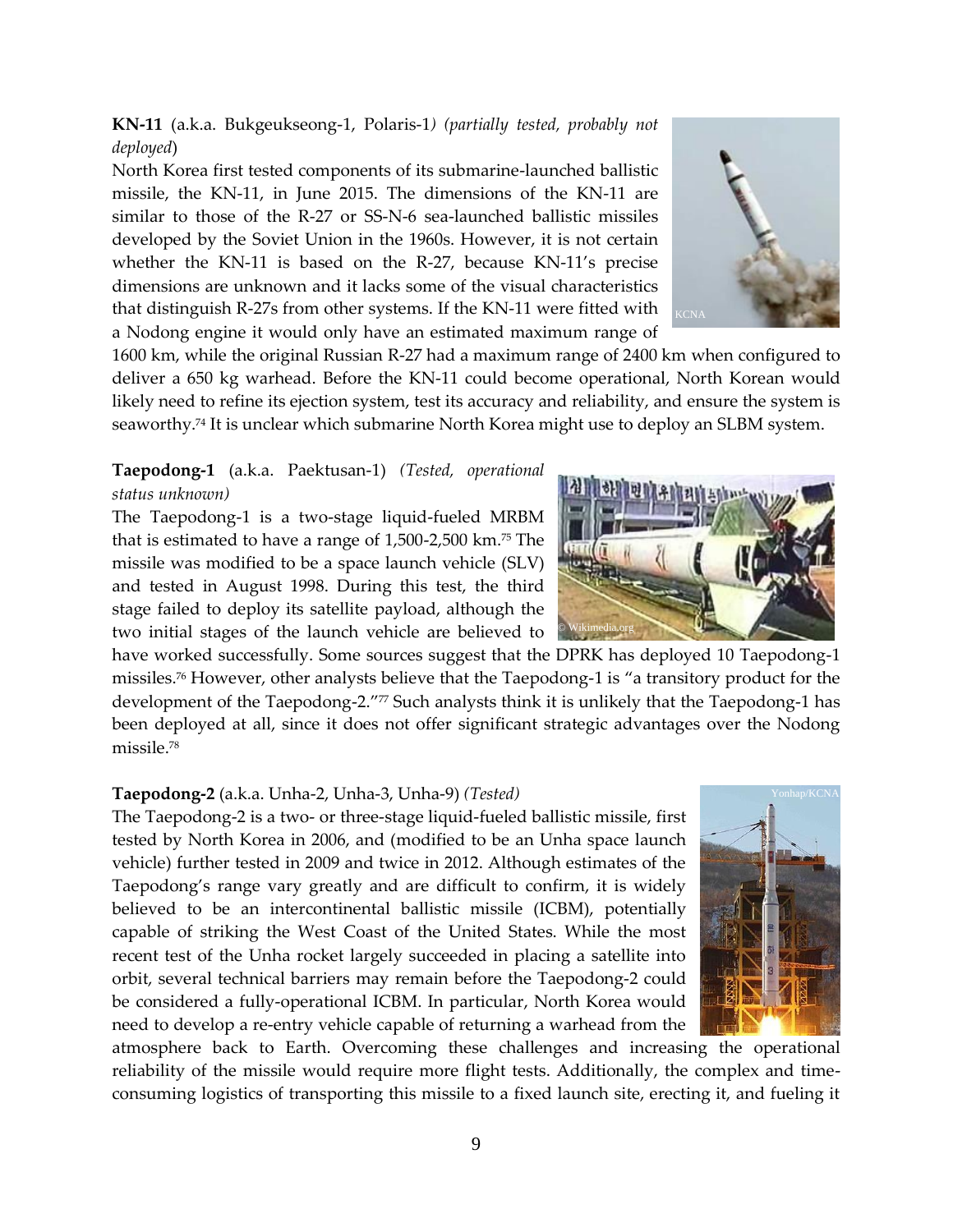may diminish its military utility during a conflict.<sup>79</sup> The Unha-9 is a larger version of this system that has been put on display but not launched. This configuration is distinguishable due to a longer first stage and a slightly larger payload capacity.<sup>80</sup>

#### **KN-08** (*Not tested, operational status unknown)*

In June 2011, Secretary of Defense Robert Gates warned that North Korea was developing a road-mobile ICBM.<sup>81</sup> During a military parade in Pyongyang the following April, this new missile, the KN-08, was first publicly displayed. Some analysts dismissed the missiles as aspirational mock-ups; others concluded that they were



part of a development process for a three-stage liquid-fueled mobile missile, possibly with intercontinental range.<sup>82</sup> The missile's origins are unknown and although its rocket motors have been tested, it has not been flight-tested.<sup>83</sup> Assessments of this system made by U.S. government official have been mixed. USFK Commander General Scaparrotti testified in October 2014, "We've not seen it [the KN-08] tested at this point. And as you know, for something that that's complex, without it being tested, the probability of it being effective is pretty darn low."<sup>84</sup> However, U.S. commander of NORAD Adm. William Gortney said in April 2015, "Our assessment is they [North Korea] have the ability to put a nuclear weapon on a KN-08 and shoot it at the homeland and that's the way we think, that's our assessment of the process."<sup>85</sup>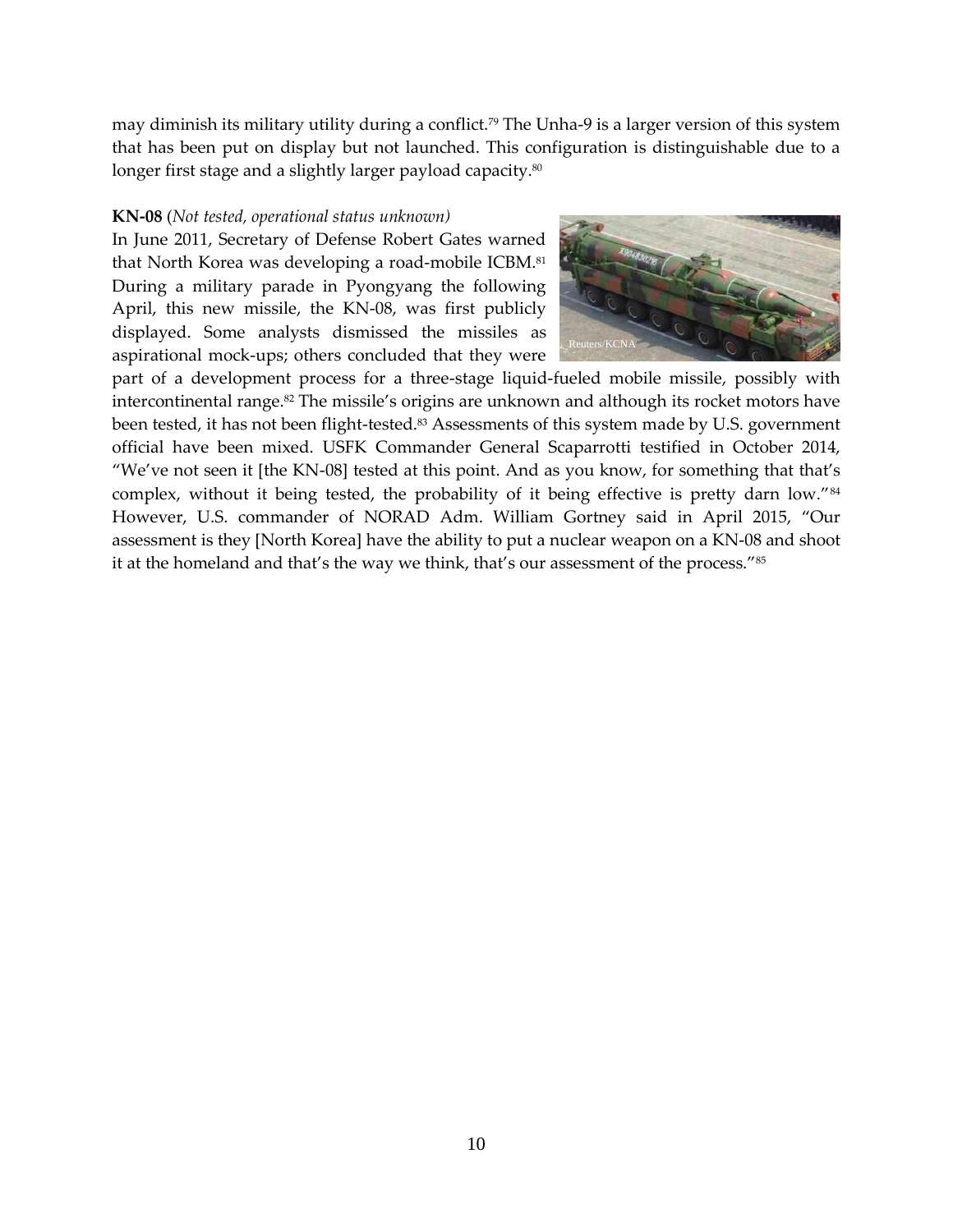<sup>5</sup> See Joseph S. Bermudez Jr., "A History of Ballistic Missile Development in the DPRK," Center for Nonproliferation Studies, Occasional Paper #2 (1999)*,* and "North Korea's Weapons Programs: A Net Assessment," International Institute for Strategic Studies (January 2004). For a review of alternative hypotheses, see Daniel Pinkston, "The North Korean Ballistic Missile Program," *Strategic Studies Institute* (February 2008), p. 15.

<sup>6</sup> "No-Dong 1," *missilethreat.com*, October 26, 2012, http://missilethreat.com/missiles/no-dong-1/

7 Joseph Bermudez Jr., "DPRK-Pakistan Ghauri Missile Cooperation," *Federation of American Scientists*, May 21, 1998[, https://fas.org/news/pakistan/1998/05/ghauri2.htm](https://fas.org/news/pakistan/1998/05/ghauri2.htm)

<sup>8</sup> Bermudez, "A History of Ballistic Missile Development in the DPRK," *op. cit.*; Pinkston, "The North Korean Ballistic Missile Program," *op. cit.*, pp. 19-20.

<sup>9</sup> Charles P. Vick, "Taepodong 2 (TD-2), NKSL-X-2," *GlobalSecurity.org*, <http://www.globalsecurity.org/wmd/world/dprk/td-2.htm>

 $\overline{a}$ 

<sup>10</sup> Joshua Pollack, "Ballistic Trajectory: The Evolution of North Korea's Ballistic Missile Market," *Nonproliferation Review*, Vol. 18, No. 2 (July 2011).

<sup>11</sup> North Korea's increasing military cooperation and missile sales to Myanmar in the late 2000s may have been an exception to this trend. See Joshua Pollack, "North Korea's Shrinking Role in the Global Missile Market," *38 North*, July 29, 2011.

<sup>12</sup> Tom Gjelten, "What North Korea's Rocket Launch Tells Us About Iran's Role," *NPR*, December 14, 2012, [http://www.npr.org/2012/12/14/167212153/what-north-koreas-rocket-launch-tells-us-about-irans](http://www.npr.org/2012/12/14/167212153/what-north-koreas-rocket-launch-tells-us-about-irans-role)[role](http://www.npr.org/2012/12/14/167212153/what-north-koreas-rocket-launch-tells-us-about-irans-role)

<sup>13</sup> Leon V. Sigal, "The United States and North Korea: Cooperative Security on the Agreed Framework and Beyond," in Richard N. Haass and Meghan L. O'Sullivan, *Honey and Vinegar: Incentives, Sanctions, and Foreign Policy* (Brookings Institution, 2000), p. 87; Jon Brook Wolfsthal, "The Israeli Initiative," *Bulletin of the Atomic Scientists*, Vol. 49, No. 7 (September 1993), pp. 8-9.

<sup>14</sup> Gary Samore, "U.S.-DPRK Missile Negotiations," *The Nonproliferation Review* (Summer 2002), p. 17; "U.S. North Korean Missile Talks Collapse Following Defection," *Arms Control Today* (August 1997). <sup>15</sup> The negotiations were conducted as part of the "Perry Process," a year-long review of U.S. policy options toward North Korea.

<sup>16</sup> Samore, "U.S.-DPRK Missile Negotiations," *op. cit,* p.17-18.

<sup>17</sup> Donald G. Gross, "U.S.-Korea Relations: Slow Start in U.S. Policy toward the DPRK," *Comparative Connections* 1st Quarter 2001, Vol. 3, No. 1 (April 2001),

[http://csis.org/files/media/csis/pubs/0101qus\\_korea.pdf.](http://csis.org/files/media/csis/pubs/0101qus_korea.pdf)

<sup>18</sup> "Spokesman for DPRK Foreign Ministry on new U.S. administration's policy towards DPRK," *KCNA*, February 22, 2001.

<sup>19</sup>Ministry of Foreign Affairs of Japan, "Japan-DPRK Pyongyang Declaration," September 17, 2002, [http://www.mofa.go.jp/region/asia-paci/n\\_korea/pmv0209/pyongyang.html](http://www.mofa.go.jp/region/asia-paci/n_korea/pmv0209/pyongyang.html)

<sup>20</sup> Jofi Joseph, "The Proliferation Security Initiative: Can Interdiction Stop Proliferation?" *Arms Control Today*, June 1, 2004[, http://www.armscontrol.org/act/2004\\_06/Joseph](http://www.armscontrol.org/act/2004_06/Joseph) 

<sup>1</sup> Alexandre Mansourov, "Kim Jong Un's Nuclear Doctrine and Strategy: What Everyone Needs to Know", *NAPSNet Special Reports*, December 16, 2014[, http://nautilus.org/napsnet/napsnet-special-reports/kim](http://nautilus.org/napsnet/napsnet-special-reports/kim-jong-uns-nuclear-doctrine-and-strategy-what-everyone-needs-to-know/)[jong-uns-nuclear-doctrine-and-strategy-what-everyone-needs-to-know/](http://nautilus.org/napsnet/napsnet-special-reports/kim-jong-uns-nuclear-doctrine-and-strategy-what-everyone-needs-to-know/) 2 *Ibid.*

<sup>3</sup> See Markus Schiller, "Characterizing the North Korean Nuclear Missile Threat," Rand Corporation technical report (2012).

<sup>4</sup> "DPRK NDC Issues Statement Refuting UNSC Resolution," *KCNA*, January 24, 2013.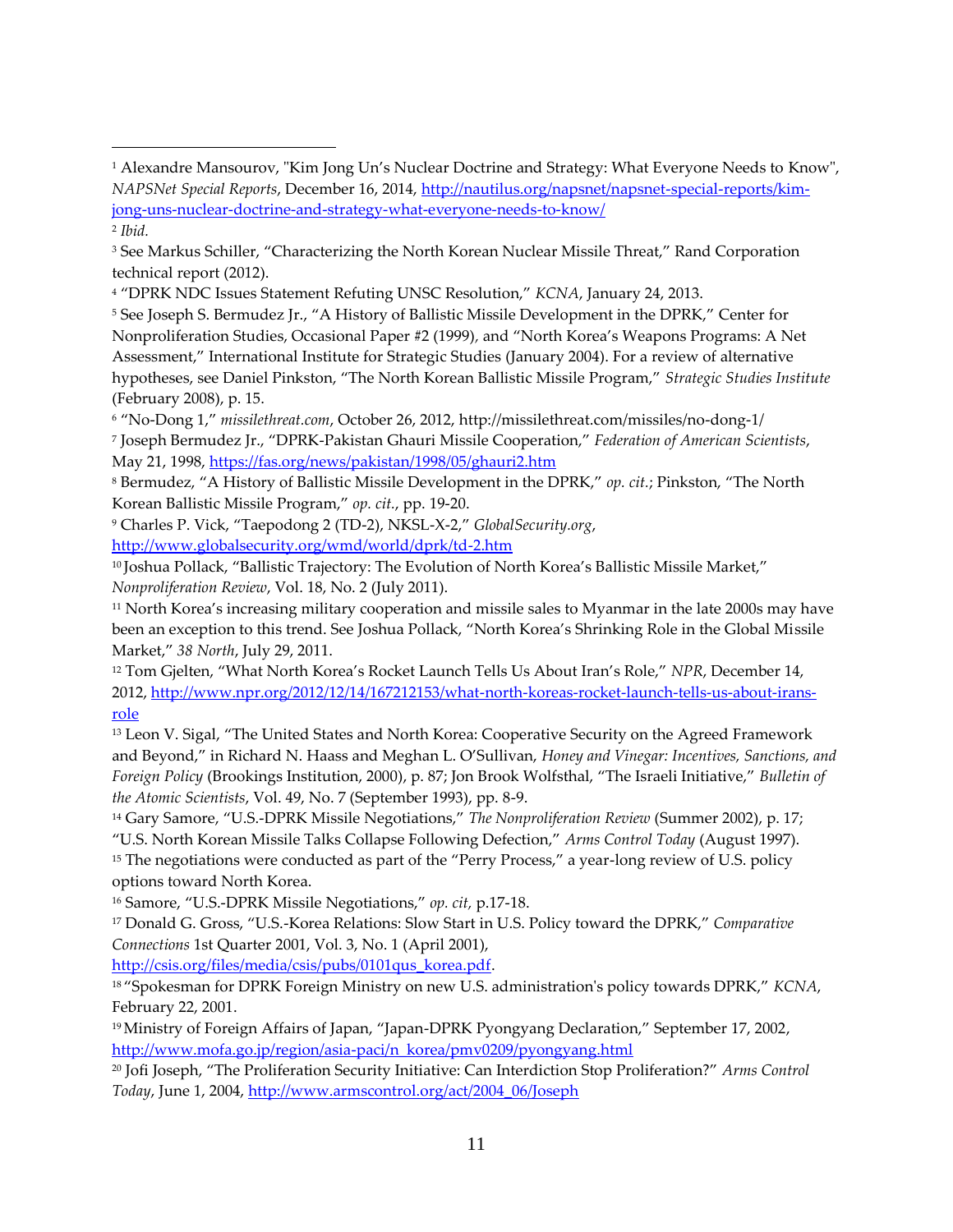<sup>21</sup> "North Korea ends missile-test moratorium, raising nuclear stakes," *Agence France-Presse*, March 3, 2005,<http://www.spacewar.com/2005/050303133800.odute9s2.html>

 $\overline{a}$ 

[http://www.ncnk.org/resources/publications/UN\\_Res\\_1695.pdf/file\\_view.](http://www.ncnk.org/resources/publications/UN_Res_1695.pdf/file_view)

<sup>23</sup> United Nations Security Council Resolution 1718 (2006),

[http://www.ncnk.org/resources/publications/UN%20Resolution%201874.doc/file\\_view.](http://www.ncnk.org/resources/publications/UN%20Resolution%201874.doc/file_view)

<sup>24</sup> "KCNA on DPRK's Successful Launch of Satellite Kwangmyongsong-2", *KCNA*, April 5, 2009.

<sup>25</sup> For the launch to mark the 100th birthday of Kim Il Sung, North Korea used the Unha-3. An SLV based

on the Taepodong-2, which was launched from the new Sohae launch facility in the country's northwest.

<sup>26</sup> "DPRK's Satellite Launch not Contradictory to DPRK-U.S. Agreement: KCNA," *KCNA*, March 19, 2012.

<sup>27</sup> "Space Conquest Is Inviolable Sovereign Right," *KCNA*, May 3, 2012.

<sup>28</sup> Astronomers observed that the satellite appeared to have begun tumbling in orbit not long after the launch, making it functionally dead. See William J. Broad and Choe Sang-hun, "Astronomers Say North Korean Satellite is Most Likely Dead," *New York Times*, December 17, 2012,

<http://www.nytimes.com/2012/12/18/world/asia/north-korean-satellite.html>

<sup>29</sup> Jeffrey Lewis, "North Korea's Juche Rocket," *Arms Control Wonk*, January 23, 2013,

<http://lewis.armscontrolwonk.com/archive/6177/north-koreas-juche-rocket#more-3133>

<sup>30</sup> Bruce Klingner, "North Korean Missile Defiance Requires Stern Response," Heritage Foundation, December 12, 2012, [http://blog.heritage.org/2012/12/12/north-korean-missile-defiance-requires-stern](http://blog.heritage.org/2012/12/12/north-korean-missile-defiance-requires-stern-response/)[response/](http://blog.heritage.org/2012/12/12/north-korean-missile-defiance-requires-stern-response/)

<sup>31</sup> Foster Klug and Matthew Pennington, "North Korea Still Years Away from Reliable Missiles," *Associated Press*, December 13, 2012[, http://news.yahoo.com/nkorea-still-years-away-reliable-missiles-](http://news.yahoo.com/nkorea-still-years-away-reliable-missiles-165539108.html)[165539108.html](http://news.yahoo.com/nkorea-still-years-away-reliable-missiles-165539108.html)

<sup>32</sup> "DPRK NDC Issues Statement Refuting UNSC Resolution," *KCNA*, January 24, 2013.

<sup>33</sup> David Albright, "North Korean Miniaturization," *38 North*, February 13, 2013,

<http://38north.org/2013/02/albright021313/>; Thom Shanker, David E. Sanger, and Eric Schmitt, "Pentagon Finds Nuclear Strides by North Korea," *New York Times,* April 11, 2013,

[http://www.nytimes.com/2013/04/12/world/asia/north-korea-may-have-nuclear-missile-capability-us](http://www.nytimes.com/2013/04/12/world/asia/north-korea-may-have-nuclear-missile-capability-us-agency-says.html?pagewanted=all)[agency-says.html?pagewanted=all](http://www.nytimes.com/2013/04/12/world/asia/north-korea-may-have-nuclear-missile-capability-us-agency-says.html?pagewanted=all)

<sup>34</sup> Jeffrey Lewis, "DPRK Missile, Rocket Launches," *Arms Control Wonk*, February 10, 2015, <http://lewis.armscontrolwonk.com/archive/7549/dprk-missile-rocket-launches>

<sup>35</sup> Jeffrey Lewis, "Origins of the Musudan IRBM," *Arms Control Wonk*, June 11, 2012,

<http://lewis.armscontrolwonk.com/archive/5337/origins-of-the-musudan-irbm>

<sup>36</sup> John Schilling, "Where's that North Korean ICBM Everyone Was Talking About?" *38 North*, March 12, 2015, [http://38north.org/2015/03/jschilling031215/.](http://38north.org/2015/03/jschilling031215/)

<sup>37</sup> "New Developments at the Tonghae Rocket Site," *38 North*, February 14, 2013,

[http://38north.org/2013/02/tonghae021413/;](http://38north.org/2013/02/tonghae021413/) "News Alert: North Korea Nears Completion of Larger

Rocket Launch Pad," *38 North*, February 6, 2014,<http://38north.org/2014/02/sohae020614/>

<sup>38</sup> C.P. Vick, "New Improved Unha-9 booster," *Global Security.org*, March 22, 2013, <http://www.globalsecurity.org/wmd/world/dprk/td-3.htm>

<sup>39</sup> "Kim Jong Un Watches Strategic Submarine Underwater Ballistic Missile Test-fire," *KCNA*, May 9, 2015, <http://kcnawatch.nknews.org/article/e60t>

<sup>40</sup> Michael Elleman, "From Under the Sea: North Korea's Latest Missile Test," *38 North*, June 3, 2015, <http://38north.org/2015/06/melleman060315/>

<sup>41</sup> Joseph Bermudez Jr., "Underwater Test-fire of Korean-style Powerful Strategic Submarine Ballistic Missile," *38 North*, May 13, 2015,<http://38north.org/2015/05/jbermudez051315/>

<sup>22</sup> United Nations Security Council Resolution 1695 (2006),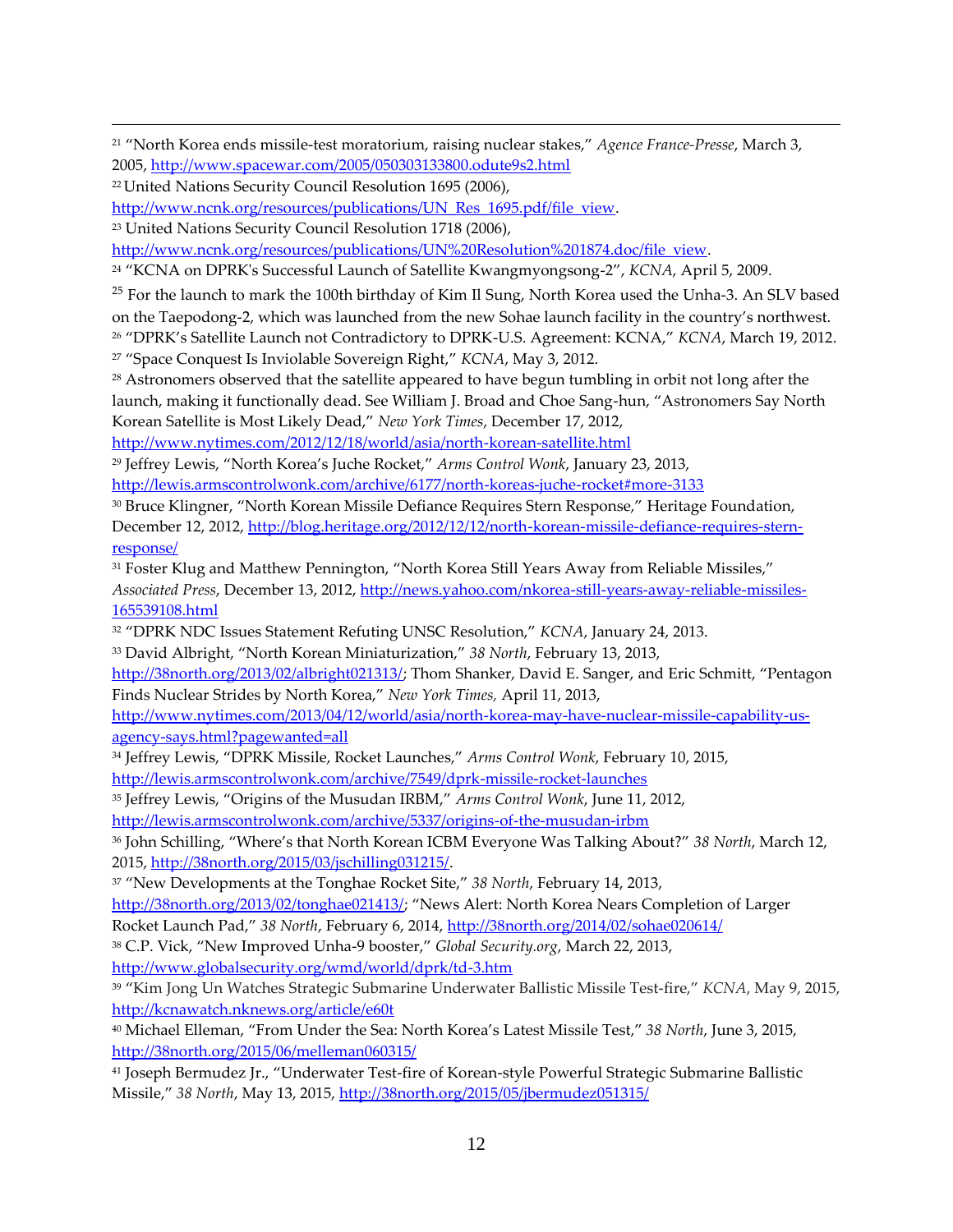<sup>42</sup> Jeffrey Lewis, "DPRK SLBM Test," *Arms Control Wonk,* May 13, 2015, <http://lewis.armscontrolwonk.com/archive/7631/dprk-slbm-test>

 $\overline{a}$ 

<sup>44</sup> Jeffrey Lewis, "Translating a Noun into a Verb Pyongyang Style: The Case of North Korea's new Cruise Missile, June 16, 2014, *38 North*,<http://38north.org/2014/06/jlewis061714/>

<sup>45</sup> Joseph Bermudez Jr., "The Korean People's Navy Tests New Anti-ship Cruise Missile," *38 North*, February 08, 2015, [http://38north.org/2015/02/jbermudez020815/;](http://38north.org/2015/02/jbermudez020815/) Joost Oliemans and Stijn Mitzer, "N.

Korea Flaunts New Ship with Advanced Missile Capability," *NK News*, February 8, 2015,

<http://www.nknews.org/2015/02/n-korea-flaunts-new-stealth-ship-with-advanced-missile-capability/>

<sup>46</sup> Jeffrey Lin and P.W. Singer, "North Korea's New Drones are Chinese (Which Opens a new Mystery)," *Popular Science*, April 24, 2014[, http://www.popsci.com/blog-network/eastern-arsenal/north-koreas-new](http://www.popsci.com/blog-network/eastern-arsenal/north-koreas-new-drones-are-chinese-which-opens-new-mystery)[drones-are-chinese-which-opens-new-mystery](http://www.popsci.com/blog-network/eastern-arsenal/north-koreas-new-drones-are-chinese-which-opens-new-mystery)

<sup>47</sup> Van Jackson, "Kim Jong Un's Tin Can Air Force," *Foreign Policy*, November 12, 2014, <http://foreignpolicy.com/2014/11/12/kim-jong-uns-tin-can-air-force/>

<sup>48</sup> *Ibid.*; Joseph Bermudez Jr., "North Korea Drones On," *38 North*, July 1, 2014,

http://38north.org/2014/07/jbermudez070114/*.* 

<sup>49</sup> Bermudez, "North Korea Drones On," *op. cit.*

<sup>50</sup> Van Jackson, "North Korea: The Other Anti-Access Threat?," *The Diplomat*, June 17, 2015, [www.thediplomat.com/2015/06/north-korea-the-other-anti-access-threat](http://www.thediplomat.com/2015/06/north-korea-the-other-anti-access-threat)

<sup>51</sup> Joseph Bermudez Jr., "North Korea's Development of a Nuclear Weapons Strategy," U.S.-Korea Institute at SAIS (August 2015)[, http://38north.org/wp-content/uploads/2015/08/NKNF\\_Nuclear-](http://38north.org/wp-content/uploads/2015/08/NKNF_Nuclear-Weapons-Strategy_Bermudez.pdf)[Weapons-Strategy\\_Bermudez.pdf](http://38north.org/wp-content/uploads/2015/08/NKNF_Nuclear-Weapons-Strategy_Bermudez.pdf)

<sup>52</sup> Pinkston, "The North Korean Ballistic Missile Program," *op. cit.*

<sup>53</sup> "Missiles of the World: KN-02," *MissileThreat*,

[http://www.missilethreat.com/missilesoftheworld/id.191/missile\\_detail.asp.](http://www.missilethreat.com/missilesoftheworld/id.191/missile_detail.asp)

<sup>54</sup> Lewis, "DPRK Missile, Rocket Launches," *op. cit.*

<sup>55</sup> Kim Eun-jung, "N. Korea has 100 KN-02 missiles with extended range," *YonhapNews*, April 5, 2014, <http://english.yonhapnews.co.kr/news/2014/03/05/99/0200000000AEN20140305002300315F.html>; "KN-02 Short-Range Ballistic Missile," *Military Today*, [http://www.military-today.com/missiles/kn\\_02.htm](http://www.military-today.com/missiles/kn_02.htm) <sup>56</sup> "Kim Jong Un Guides Tactical Rocket Test-fire,' *KCNA*, August 15, 2014,

<http://kcnawatch.nknews.org/article/eq69>

<sup>57</sup> Bermudez Jr., "The Korean People's Navy Tests New Anti-ship Cruise Missile," *op. cit.*

**<sup>58</sup> "**Zvezda Kh-35, AS-20 Kayak, SS-N-25 Switchblade, SSC-6 Switchblade," *Federation of American Scientists*, June 19, 1999[, http://fas.org/man/dod-101/sys/missile/row/as-20.htm](http://fas.org/man/dod-101/sys/missile/row/as-20.htm)

<sup>59</sup> Ankit Panda, "North Korea's New Anti-ship Missile: 'Cutting Edge' Threat or No?," *The Diplomat*, February 11, 2015, [http://thediplomat.com/2015/02/north-koreas-new-anti-ship-missile-cutting-edge](http://thediplomat.com/2015/02/north-koreas-new-anti-ship-missile-cutting-edge-threat-or-no/)[threat-or-no/](http://thediplomat.com/2015/02/north-koreas-new-anti-ship-missile-cutting-edge-threat-or-no/)

<sup>60</sup> "Missiles of the World: 'Scud B' Variant (Hwasong 5)," *MissileThreat*, October 26, 2012, <http://missilethreat.com/missiles/scud-b-variant-hwasong-5/?country=north-korea#north-korea>

<sup>61</sup> "North Korea Missile Capabilities," *NTI*, May 1, 2010, [http://www.nti.org/analysis/articles/north-korea](http://www.nti.org/analysis/articles/north-korea-missile-capabilities/)[missile-capabilities/](http://www.nti.org/analysis/articles/north-korea-missile-capabilities/)

<sup>62</sup> "'Scud B' Variant (Hwasong 5)," *op. cit.*

<sup>63</sup> Pinkston, "The North Korean Ballistic Missile Program," *op. cit.*; "North Korea Missile Capabilities," *op. cit.*

<sup>64</sup> Pinkston, "The North Korean Ballistic Missile Program," *op. cit.*

<sup>65</sup> Mansourov, "Kim Jong Un's Nuclear Doctrine and Strategy: What Everyone Needs to Know", *op. cit.*

<sup>66</sup> "North Korea Missile Capabilities," *op. cit.*

<sup>43</sup> *Ibid.*